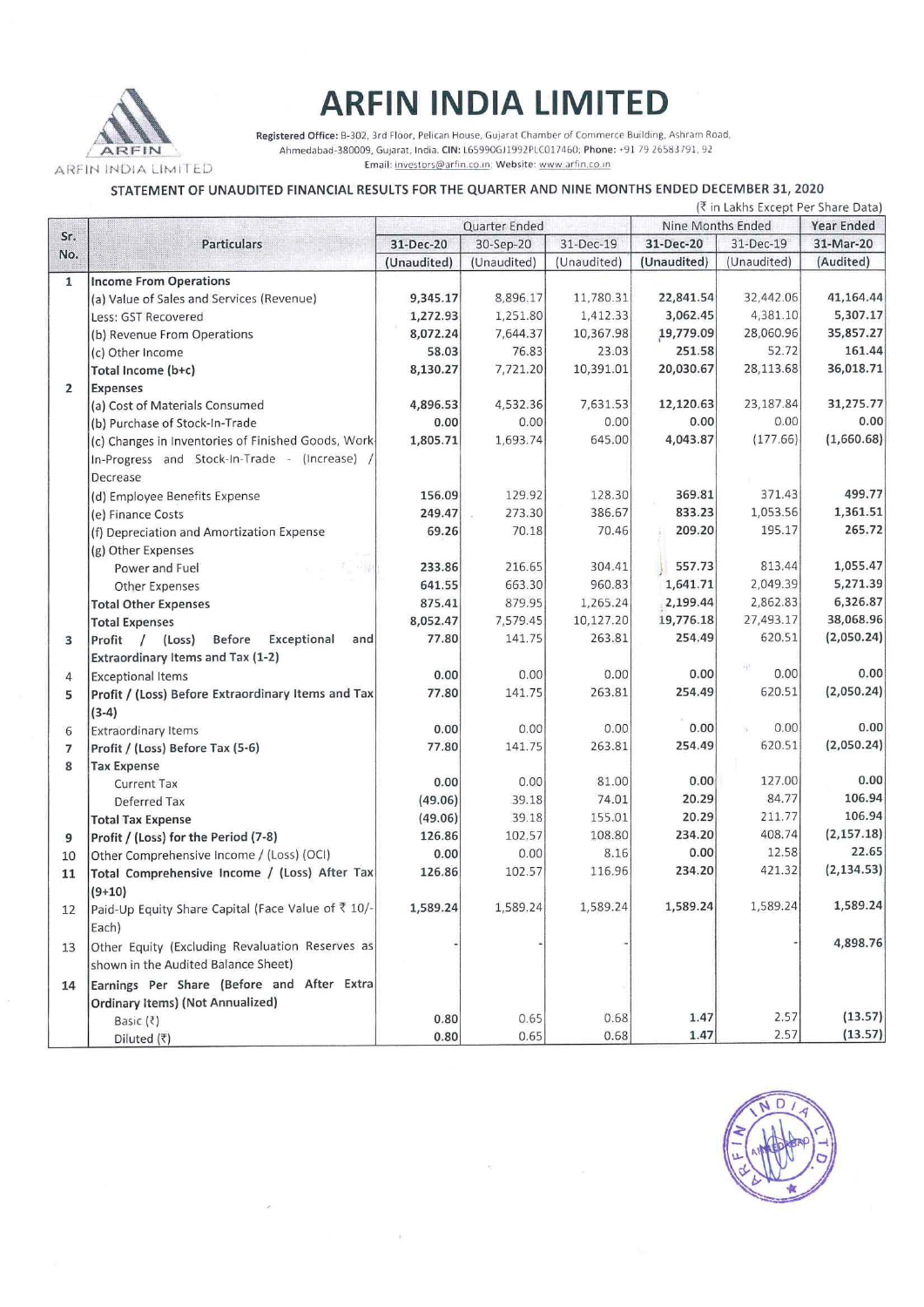## Notes:

1. The Company has only one reportable primary business segment as per Ind AS 108 i.e. manufacturing and trading of non· ferrous metals.

2. These unaudited financial results have been prepared in accordance with the Indian Accounting Standards ("Ind AS") notified under Section 133 of the Companies Act, 2013 read with the Companies (Indian Accounting Standards) Rules, 2015 as amended and other Accounting Principles generally accepted in India.

3. The above unaudited financial results have been reviewed by the Audit Committee and approved and taken on record by the Board of Directors in their meetings held on Wednesday, January 20, 2021. The Statutory Auditors have carried out "limited review" of the above unaudited financial results for the quarter and nine months ended on December 31, 2020. An unqualified / unmodified report has been issued by them thereon.

4. Figures for the previous periods are re-classified / re-arranged / re-grouped, wherever necessary, to correspond with the current period's classification / disclosure.

5. The Managing Director and Chief Financial Officer certificate in respect of the above results in terms of Regulation 33 of the SEBI (Listing Obligations and Disclosure Requirements) Regulations, 2015 has been placed before the Board of Directors.

6. The Company does not have anv Exceptional or Extra-Ordinary items to report for the above periods.

7. The Company has set up a second manufacturing plant of Aluminium Alloy Ingots at Dhanot, Gandhinagar, Gujarat, having installed capacity of 18,000 metric tons per annum, which became fully operational with effect from December 15, 2020 and took Company's combined capacity for Aluminium Alloy Ingot Products to 24,000 metric tons per annum.

Place: Ahmedabad Date: January 20, 2021



On Behalf of Board of Directors For, Arfin India Limited

Mahendr. & nah

Mahendra R. Shah Chairman & Executive Director (DIN: 00182746}